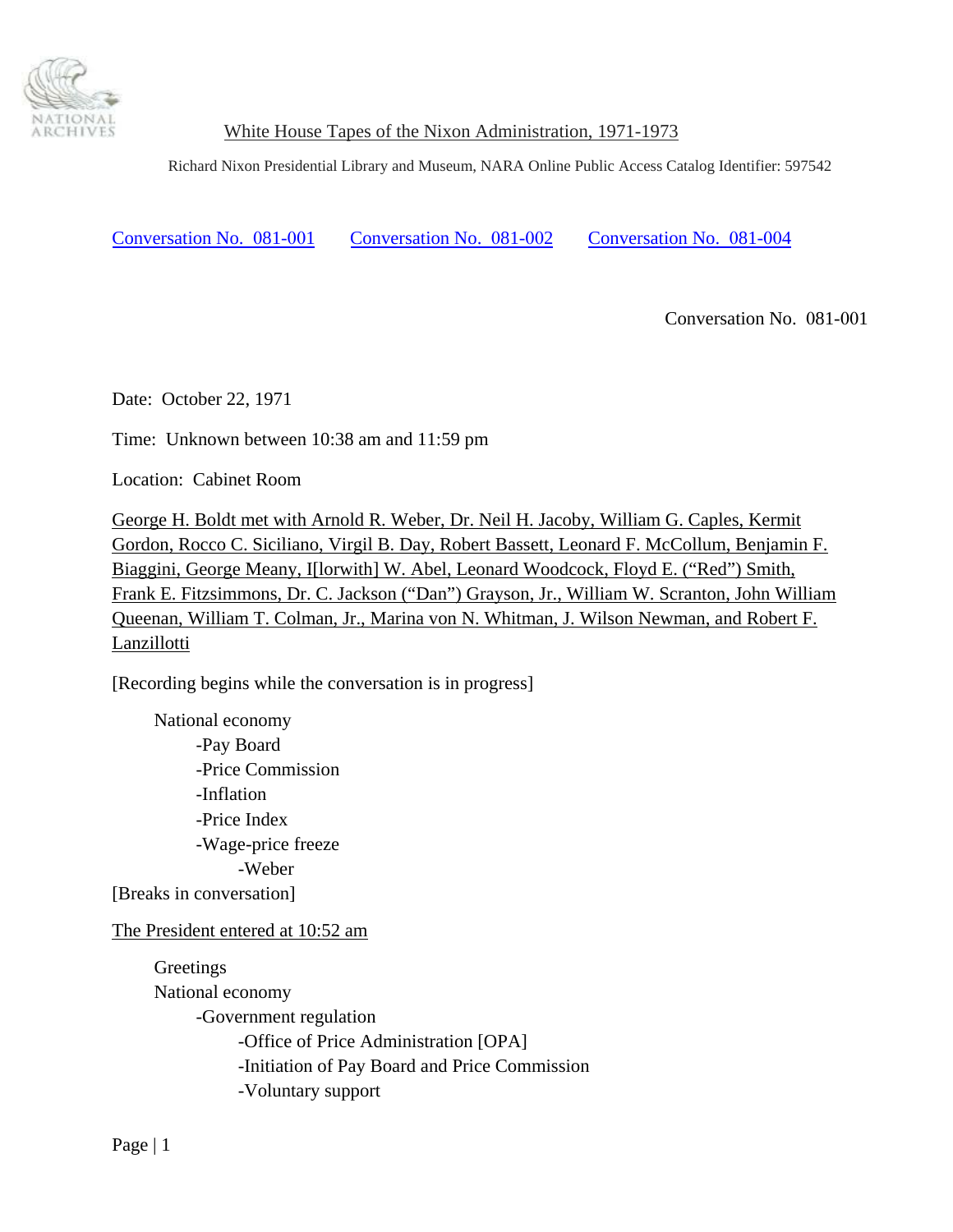<span id="page-1-0"></span>

Richard Nixon Presidential Library and Museum, NARA Online Public Access Catalog Identifier: 597542

-Effect of controls -Public support for wage-price freeze -Controls and sanctions -Success or failure -White House support

The President's previous meeting with Republican women -End of Vietnam War -Comparisons -Long-term peace initiatives -[Thomas] Woodrow Wilson and League of Nations -United Nations [UN] -Importance of United States' relations with Union of Soviet Socialist Republics [USSR] and People's Republic of China [PRC] -Foreign policy -Threat of nuclear war -Challenge of peace -Paavo Nurmi -Running strategy

#### World situation

-Germany, Japan -Europe -People's Republic of China [PRC] -Taiwan -Singapore -Hong Kong -USSR -US, Western Europe, Eastern Europe/Union of Soviet Socialist Republics [USSR], People's Republic of China [PRC], China -Latin America, Africa -US government -Competitiveness -Economy

National economy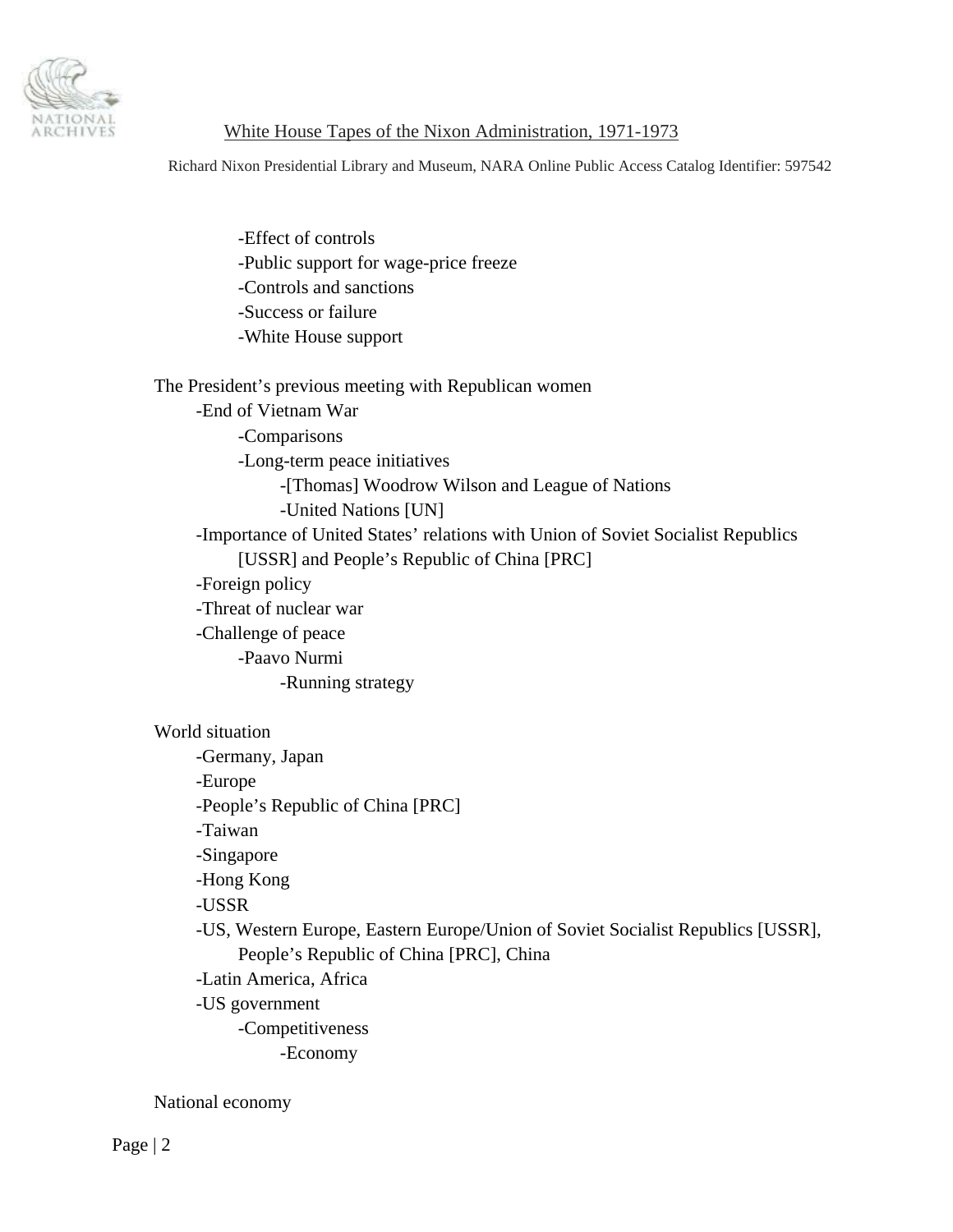

Richard Nixon Presidential Library and Museum, NARA Online Public Access Catalog Identifier: 597542

-The President's August 15, 1971 speech -High tariffs -Roles of Pay Board and Price Commission

#### The President left at 11:09 pm

Conclusion of the meeting

[Recording is cut off while the conversation is in progress]

Boldt, *et al.* left at an unknown time before 11:59 pm

Conversation No. 081-002

Date: October 27, 1971 Time: 3:48 pm - 5:22 pm Location: Cabinet Room

The President met with John D. Ehrlichman, John N. Mitchell, John B. Connally, George P. Shultz, Caspar W. ("Cap") Weinberger, Charles W. Colson, Kenneth R. Cole, Jr., Edwin L. Harper, Lewis A. Engman, and H. R. ("Bob") Haldeman [Recording begins while the conversation is in progress]

Polls

-National issues -Economy -Vietnam -Other issues -Louis Harris,George H. Gallup -Comparison -Personal issues -Economy, Vietnam -Other issues -Taxes, education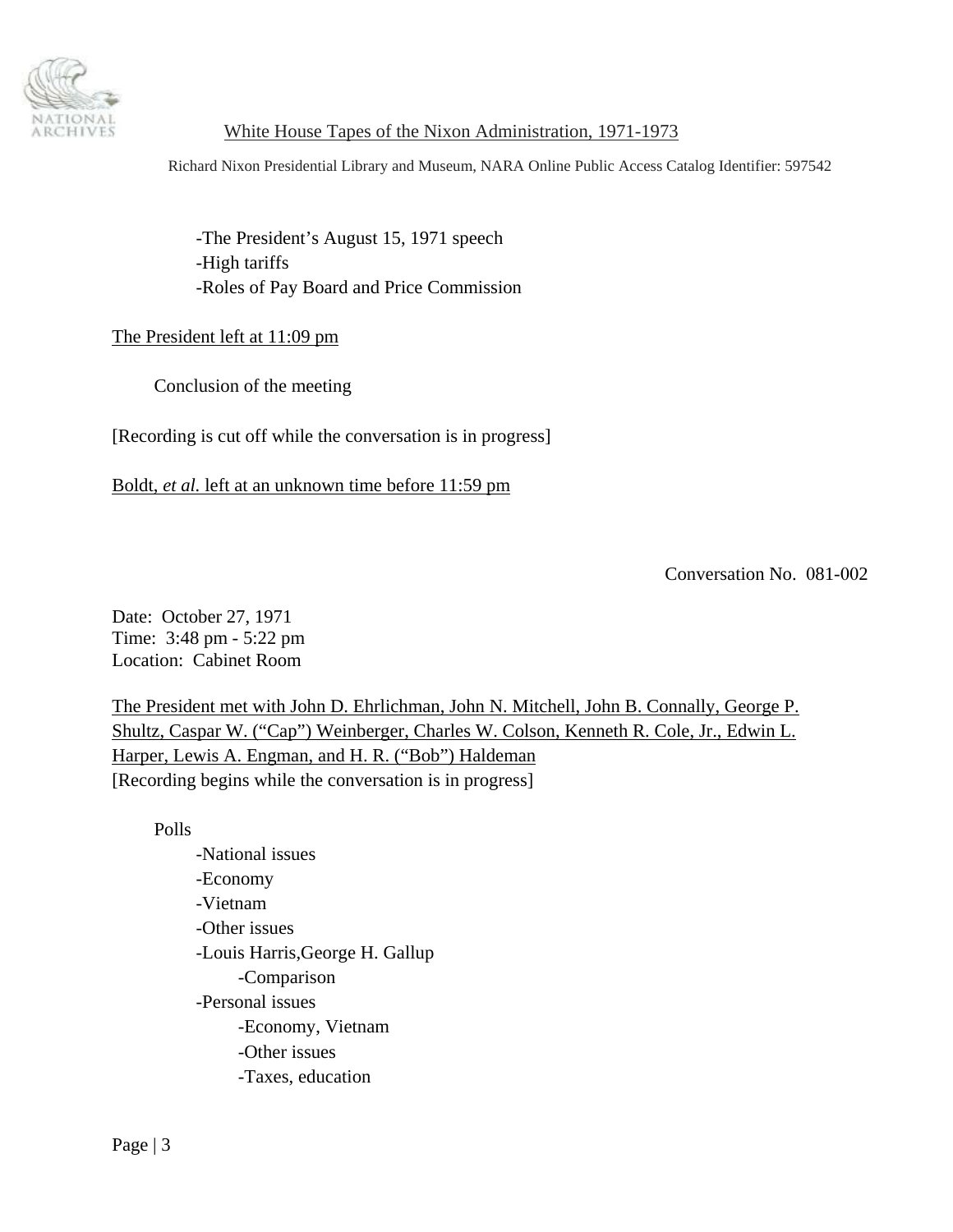

Richard Nixon Presidential Library and Museum, NARA Online Public Access Catalog Identifier: 597542

[Previous PRMPA Personal Returnable  $(G)$  withdrawal reviewed under deed of gift  $10/17/2017$ . Segment cleared for release.] [Personal Returnable]  $[081 - 002 - w001]$ [Duration: 57s]

Issues used by Democratic candidates -Focus on economy -Other issues -Crime and drugs -Veterans -Agriculture -Environment -Education -Health and aging -Vietnam -Women's rights

National economy -Harris poll -Unemployment projections for 1973

Projected 1972 domestic issues

Possible new programs for 1972

Research and development -Vocational education

Proposals and programs before Congress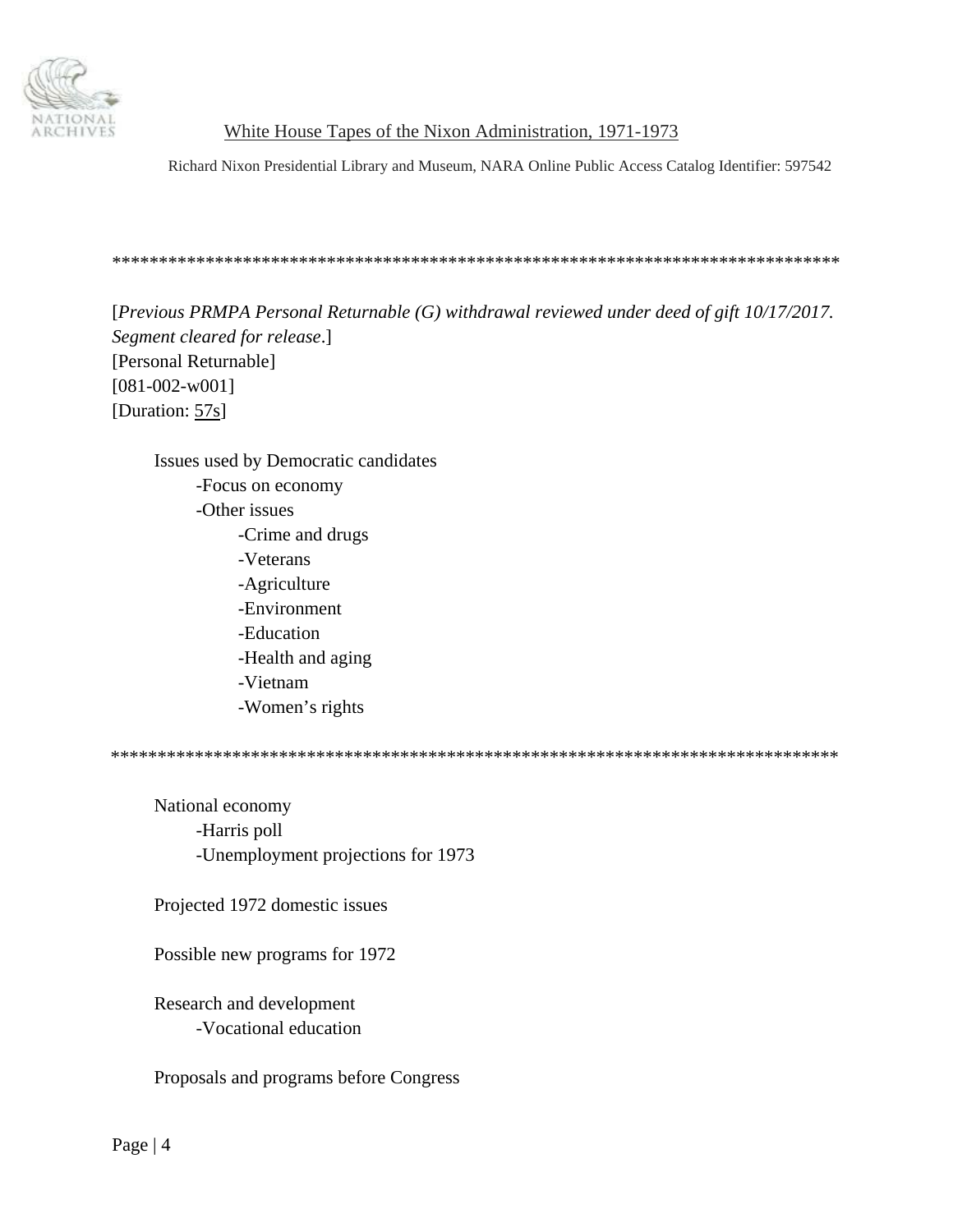

Richard Nixon Presidential Library and Museum, NARA Online Public Access Catalog Identifier: 597542

### Polls

-Federal budget spending -Program areas -Education -Taxes -Types

#### Taxes

| -Problem areas                         |
|----------------------------------------|
| -Property taxes                        |
| -Parochial school aid                  |
| -Value-added Tax [VAT]                 |
| -Education                             |
| -Equal Protection                      |
| -California Supreme Court decision     |
| -Federal budget                        |
| -Support for schools                   |
| -Property taxes                        |
| -Crime, health                         |
| -Percentage of local taxes             |
| -Federal                               |
| -Value added Tax [VAT]                 |
| -Percentage to states                  |
| -Effect on school funding              |
| -Property tax                          |
| -New York                              |
| -Use                                   |
| -Rate                                  |
| -Effect on families                    |
| -Income redistribution                 |
| -Progressive compared with a flat rate |
| -Key states                            |
| -Advantages                            |
| -Disadvantages                         |
| -Areas eliminated                      |
| -Effect on property taxes              |
|                                        |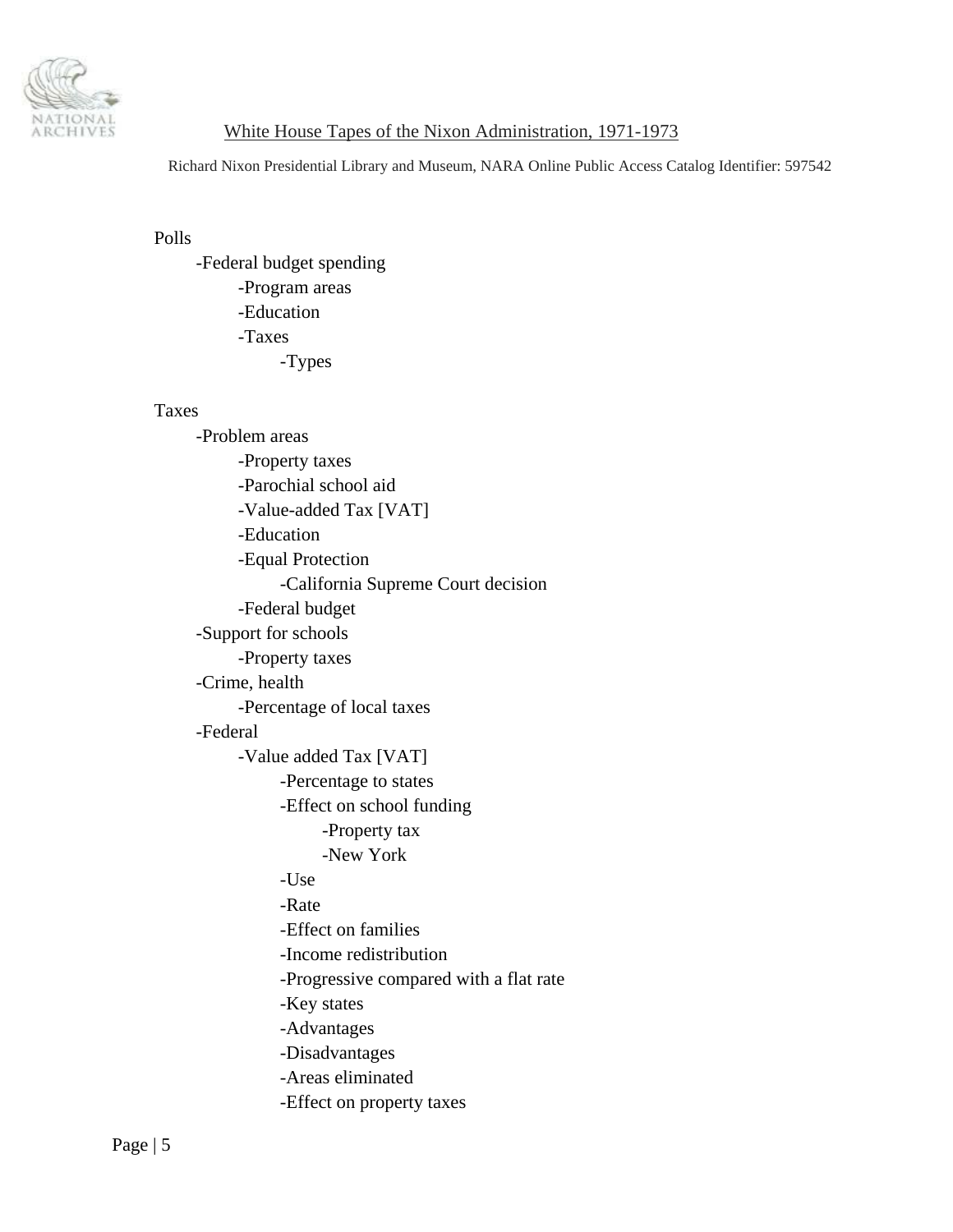

Richard Nixon Presidential Library and Museum, NARA Online Public Access Catalog Identifier: 597542

-Political accountability -Effect on state taxes -Income tax -Sales tax -Effect on constituency

Aid to parochial schools -Possible Congressional actions -Tax credit -Constitutionality -Cost

#### Taxes

-Value added Tax [VAT] -Non-residential property -Effect on state and local taxes -Possible use of tax credits -Popular perceptions -The President -Wilbur D. Mills -Russell B. Long -Possible Congressional action -Compared to welfare reform and revenue sharing

#### Welfare reform

-Popular opinion -Work requirements, family assistance

## Revenue sharing

-Popular opinion -State and local government interest

Government reorganization

 Possible Congressional actions -Welfare reform, revenue sharing, reorganization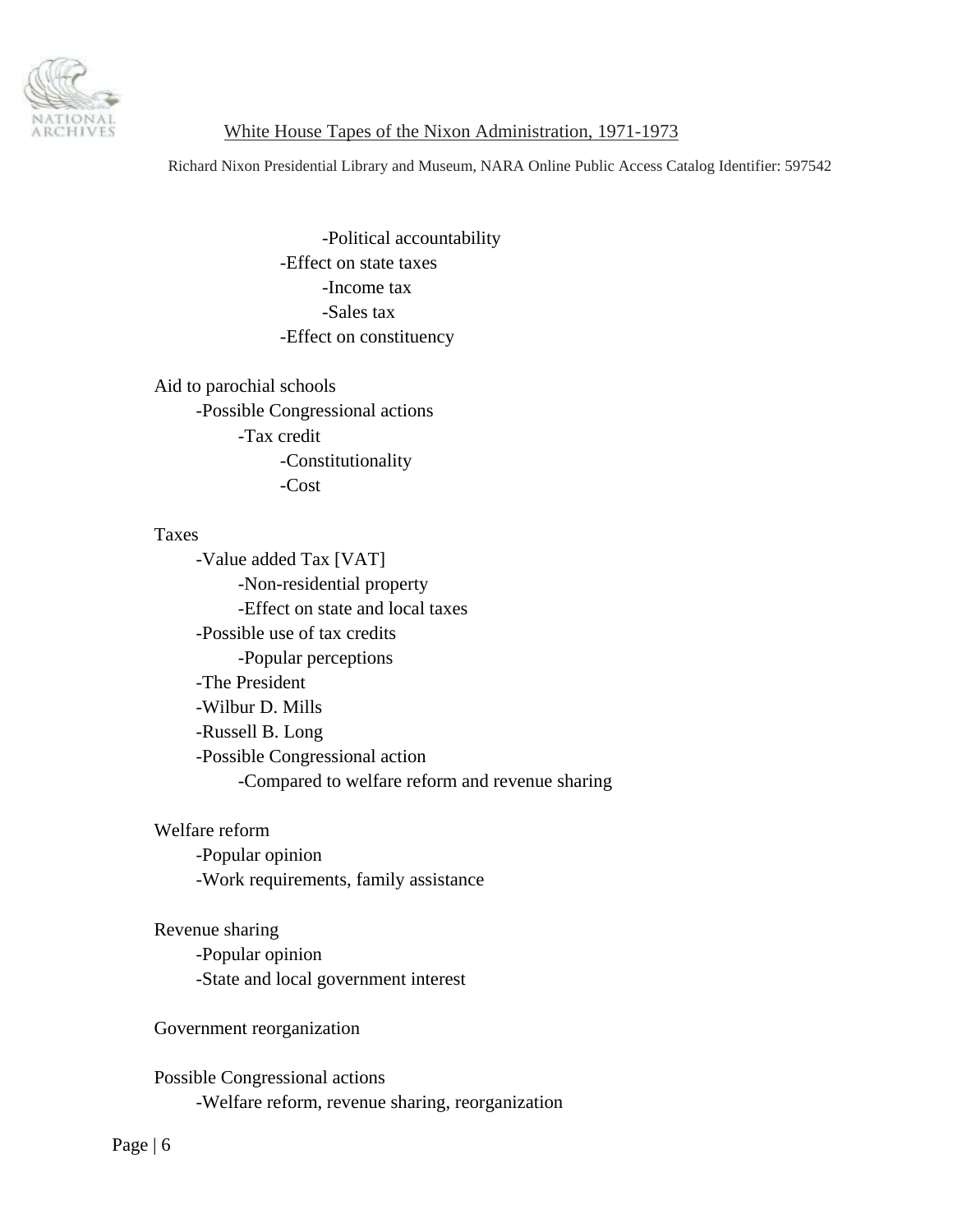

Richard Nixon Presidential Library and Museum, NARA Online Public Access Catalog Identifier: 597542

-The President's opponents -Value added Tax [VAT]

Parochial school aid -Popular opinion -Importance -Political value -Department of Health, Education, and Welfare's [HEW] views -National Education Association's [NEA] views -The President's constituency -Edward M. ("Ted") Kennedy -Blue-collar Catholics -The President contrasted with possible Democrat opponents -Value

The President's programs -Daniel P. ("Pat") Moynihan -Popular appeal -Economic issues -Changing political values -Taxes -The President's constituency -Domestic programs -Foreign policy

#### Polls

-Catholics -Harris

\*\*\*\*\*\*\*\*\*\*\*\*\*\*\*\*\*\*\*\*\*\*\*\*\*\*\*\*\*\*\*\*\*\*\*\*\*\*\*\*\*\*\*\*\*\*\*\*\*\*\*\*\*\*\*\*\*\*\*\*\*\*\*\*\*\*\*\*\*\*\*\*\*\*\*\*\*\*

[*Previous PRMPA Personal Returnable (G) withdrawal reviewed under deed of gift 10/17/2017. Segment cleared for release*.] [Personal Returnable] [081-002-w002]

Page | 7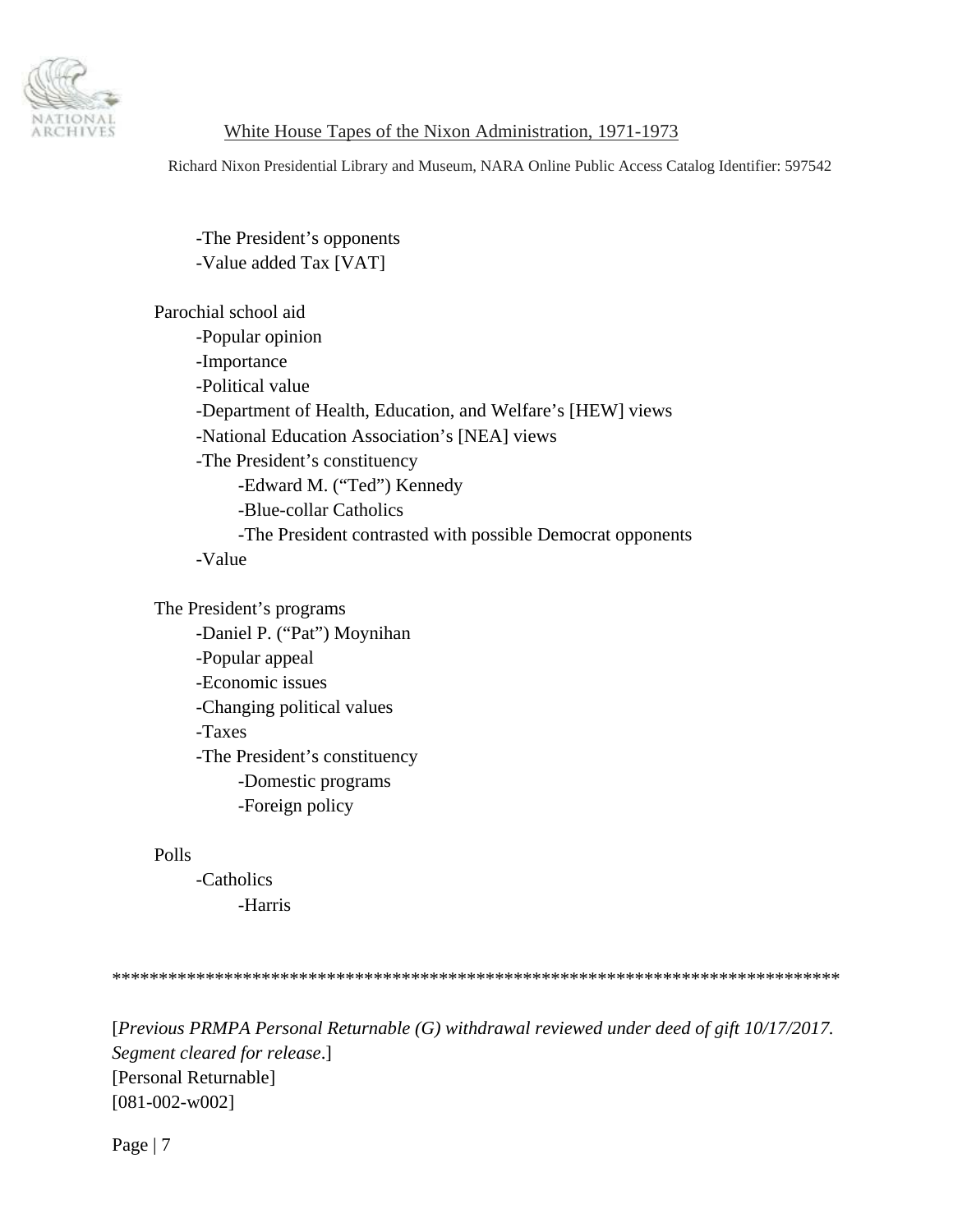

Richard Nixon Presidential Library and Museum, NARA Online Public Access Catalog Identifier: 597542

[Duration: 44s]

-Harris poll -The President vs. Kennedy or Edmund S. Muskie -1968 election -Humphrey -Catholic vote

Parochial school aid -Compared to tax credits -Bible-belt Congressmen

[Previous PRMPA Personal Returnable  $(G)$  withdrawal reviewed under deed of gift  $10/17/2017$ . Segment cleared for release.] [Personal Returnable]  $[081 - 002 - w003]$ [Duration:  $1m 55s$ ]

Catholic voters -1960 election -John F. Kennedy -Roper and Gallup polls -Key states -New York -New Jersey -Ohio -Illinois -California -Pennsylvania -Texas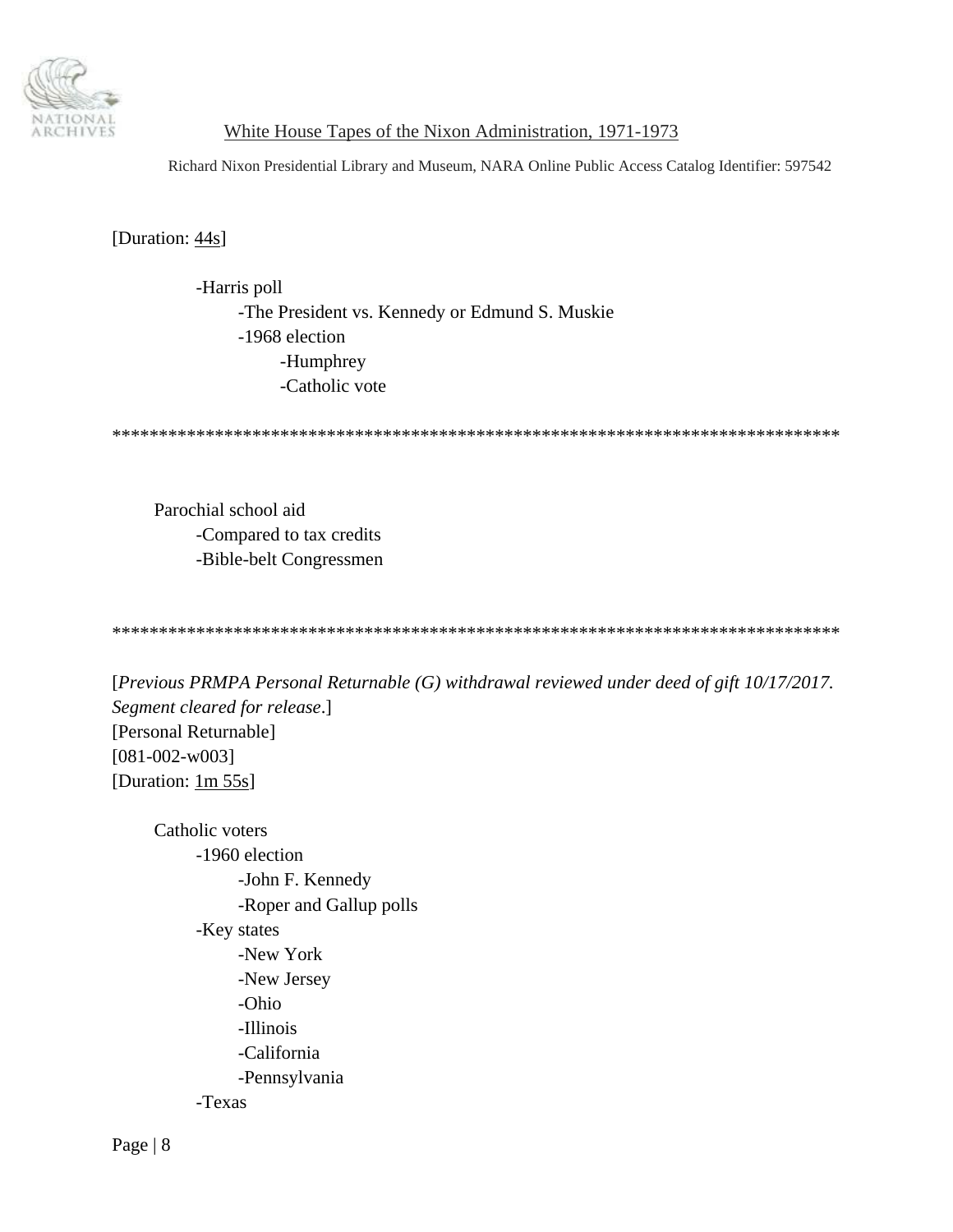

Richard Nixon Presidential Library and Museum, NARA Online Public Access Catalog Identifier: 597542

#### Polls

-Catholic voters' concerns -Total Catholic vote -New Jersey -New York -Pennsylvania -Connecticut

\*\*\*\*\*\*\*\*\*\*\*\*\*\*\*\*\*\*\*\*\*\*\*\*\*\*\*\*\*\*\*\*\*\*\*\*\*\*\*\*\*\*\*\*\*\*\*\*\*\*\*\*\*\*\*\*\*\*\*\*\*\*\*\*\*\*\*\*\*\*\*\*\*\*\*\*\*\*

## Education

-Spending -Budget concerns -Significance as an issue -Lobby -Public concern -Taxes -"Gut" issues -Value added Tax [VAT] approach -Effect on state taxes -Parochial school aid -Report -Popular opinion -Supporters -Effect of post-World War II baby boom -Teacher shortage -Current situation -Votes on bond issues -Compared with other issues -Property taxes -MacElroy Commission -California Supreme Court decision

Property taxes

-As an issue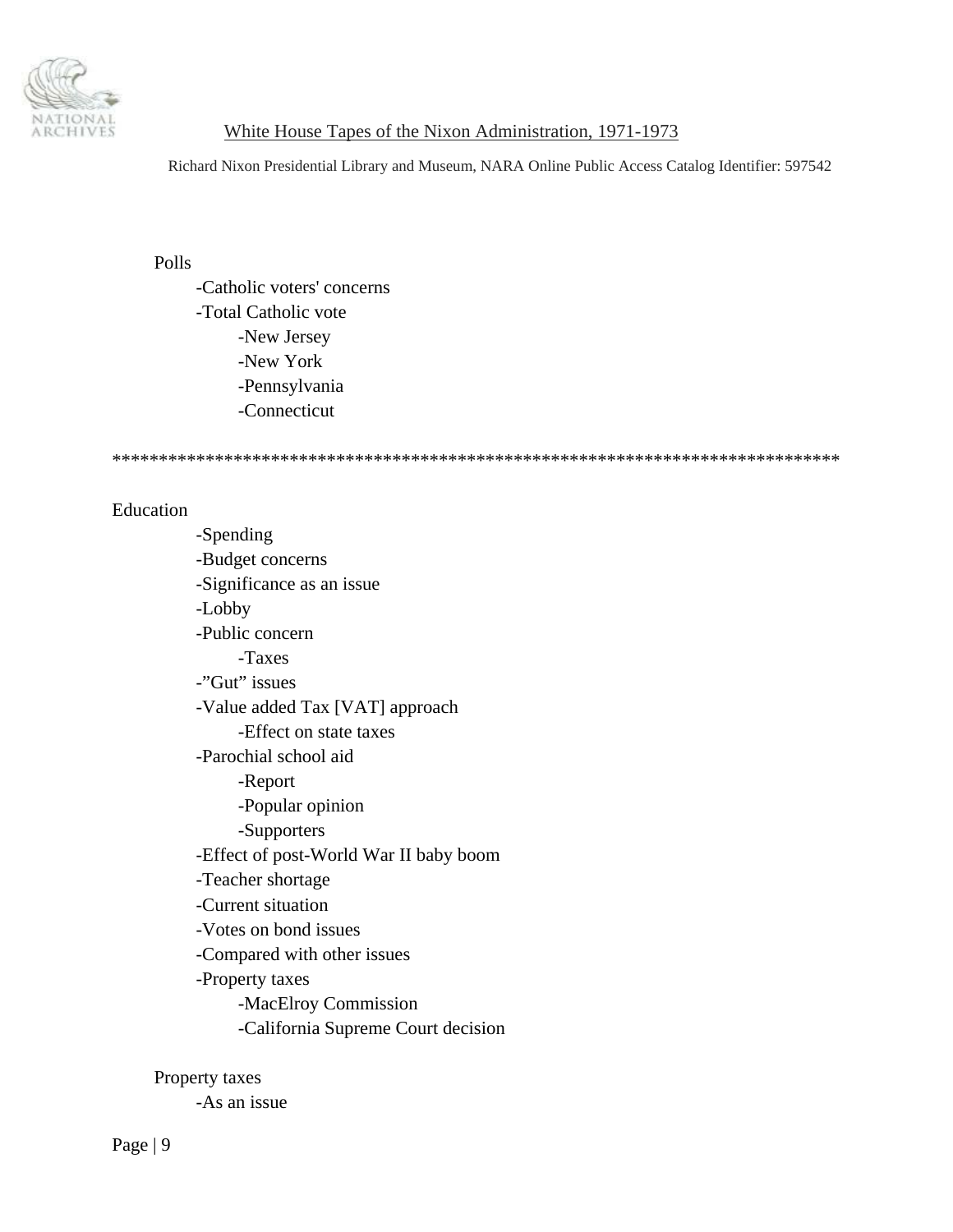

Richard Nixon Presidential Library and Museum, NARA Online Public Access Catalog Identifier: 597542

-Effect on local officials -Education -Blue-collar Catholic voters

\*\*\*\*\*\*\*\*\*\*\*\*\*\*\*\*\*\*\*\*\*\*\*\*\*\*\*\*\*\*\*\*\*\*\*\*\*\*\*\*\*\*\*\*\*\*\*\*\*\*\*\*\*\*\*\*\*\*\*\*\*\*\*\*\*\*\*\*\*\*\*\*\*\*\*\*\*\*

[*Previous PRMPA Personal Returnable (G) withdrawal reviewed under deed of gift 10/17/2017. Segment cleared for release*.] [Personal Returnable] [081-002-w004] [Duration:  $1m 57s$ ]

1970 state by state analysis of Catholic vote -Income -Republican versus Democrat -Blue-collar -New York -James L. Buckley -Charles E. Goodell -Thomas J. Dodd, Lowell P. Weiker, Jr. -New Jersey -Connecticut -Lawyers vote -Property taxes

\*\*\*\*\*\*\*\*\*\*\*\*\*\*\*\*\*\*\*\*\*\*\*\*\*\*\*\*\*\*\*\*\*\*\*\*\*\*\*\*\*\*\*\*\*\*\*\*\*\*\*\*\*\*\*\*\*\*\*\*\*\*\*\*\*\*\*\*\*\*\*\*\*\*\*\*\*\*

#### Taxes

-Value added Tax [VAT] -Balanced federal budget -Other taxes -Value added Tax [VAT] -Sales tax -Property taxes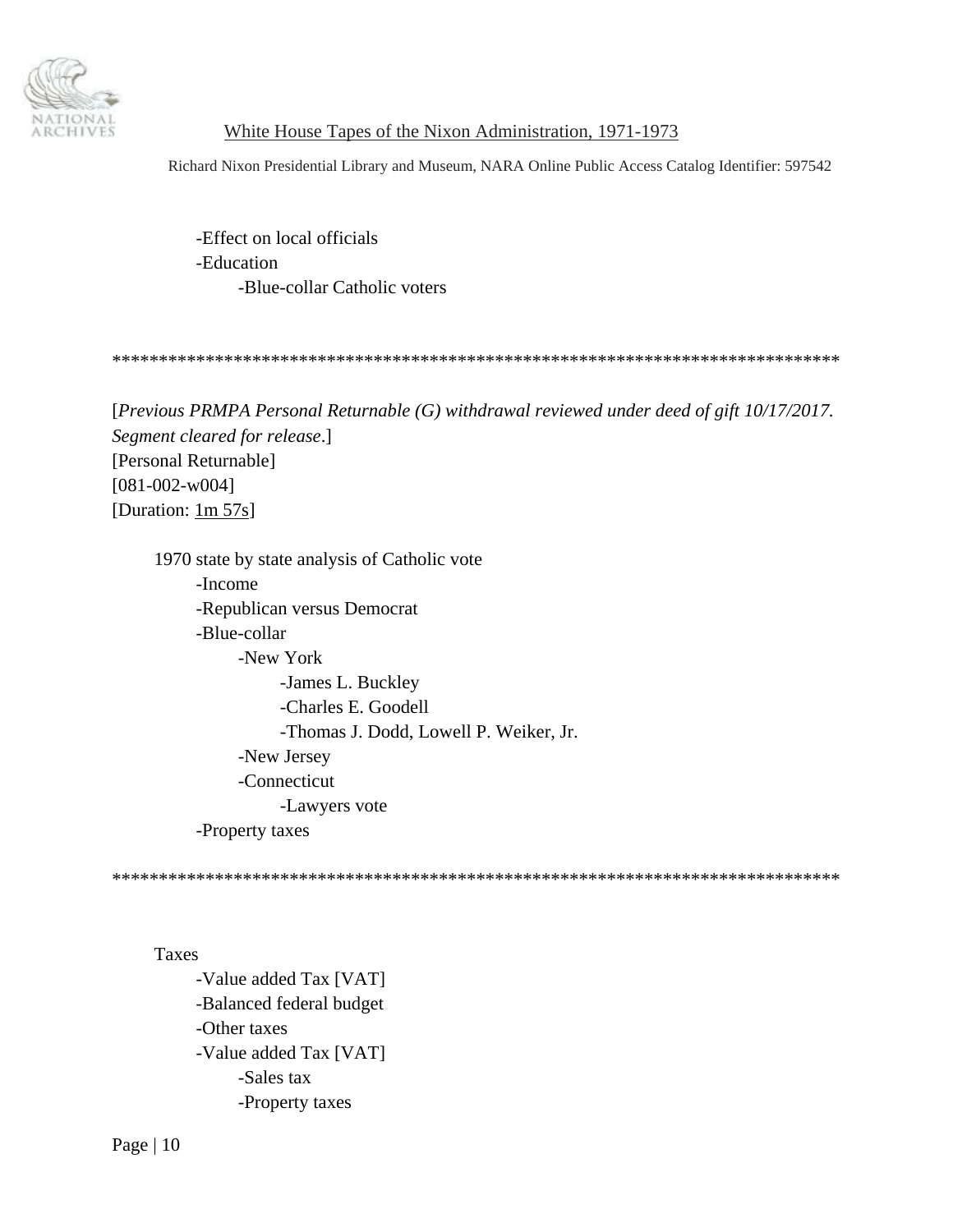

Richard Nixon Presidential Library and Museum, NARA Online Public Access Catalog Identifier: 597542

-Education -Titling of legislation -"Property Tax Relief Act" -Aid to parochial schools -Taxes on farm property -Property taxes -State taxes -Titling of legislation

#### Education

-Public and private schools -University of California -Whittier College -Catholic schools -Fordham University -School prayer -Effect of possible closing of parochial schools -University of Texas' investments -Private versus public schools -Prayer, busing -Southern white schools

 National economy -Balanced federal budget -Value added Tax [VAT] -Uncontrollable expenses

#### Taxes

-Value added Tax [VAT] -State taxes -Political effect -California

Federal judges

Taxes

Page | 11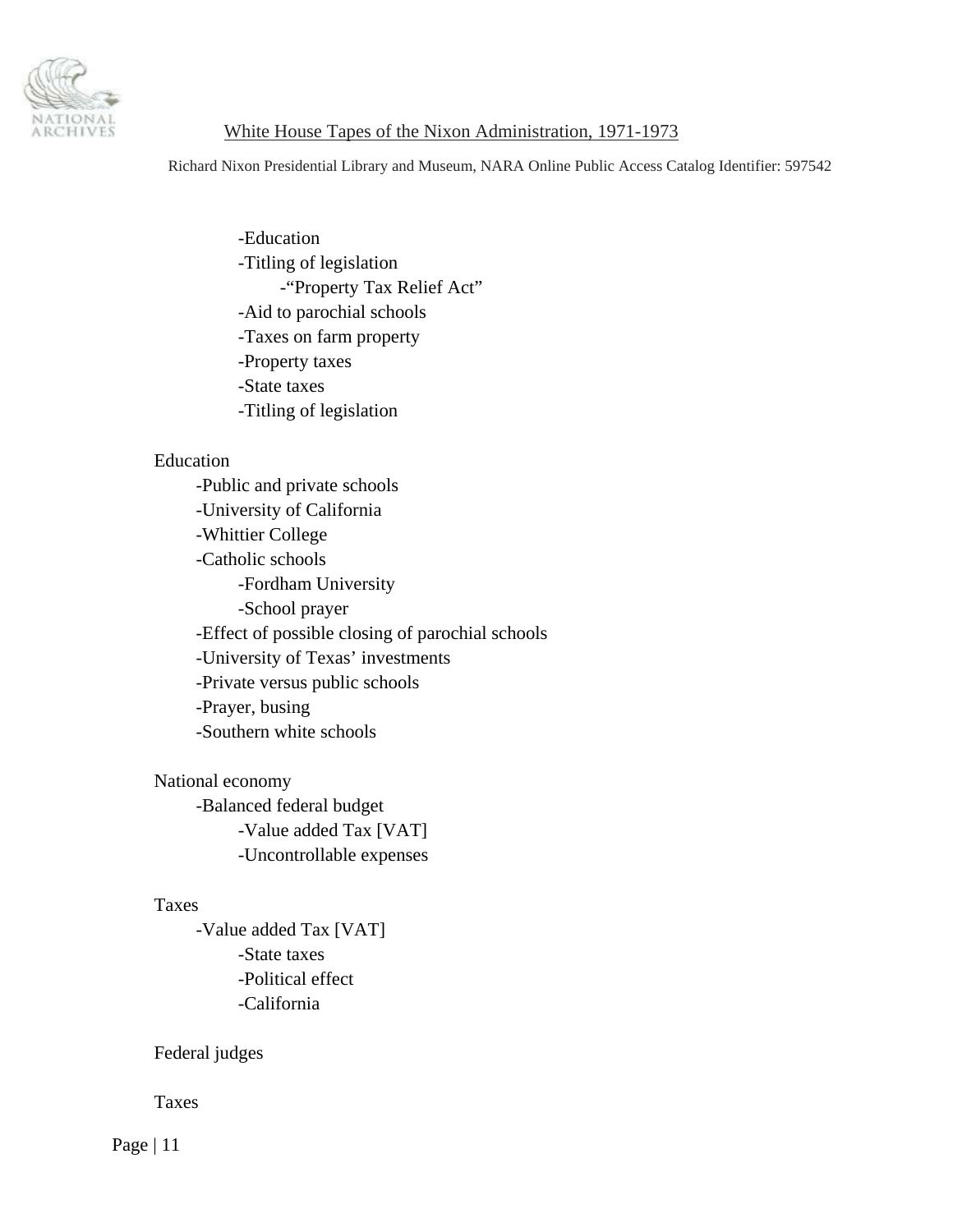<span id="page-11-0"></span>

Richard Nixon Presidential Library and Museum, NARA Online Public Access Catalog Identifier: 597542

-Value added Tax [VAT] -Business community -Effect on other taxes -Popular opinion

#### An unknown person entered at an unknown time after 3:48 pm

The President's schedule

The unknown person left at an unknown time before 5:22 pm

**Taxes** 

-Value added Tax [VAT] -Fiscal responsibility -Effect on local property taxes

Congressional vote

The President's law firm -Bonds

[Previous archivists categorized this section as unintelligible. It has been rereviewed and released 10/17/2017.] [Unintelligible]  $[081-002-w005]$ [Duration: 26s]

David Packard -Opinion

General conversation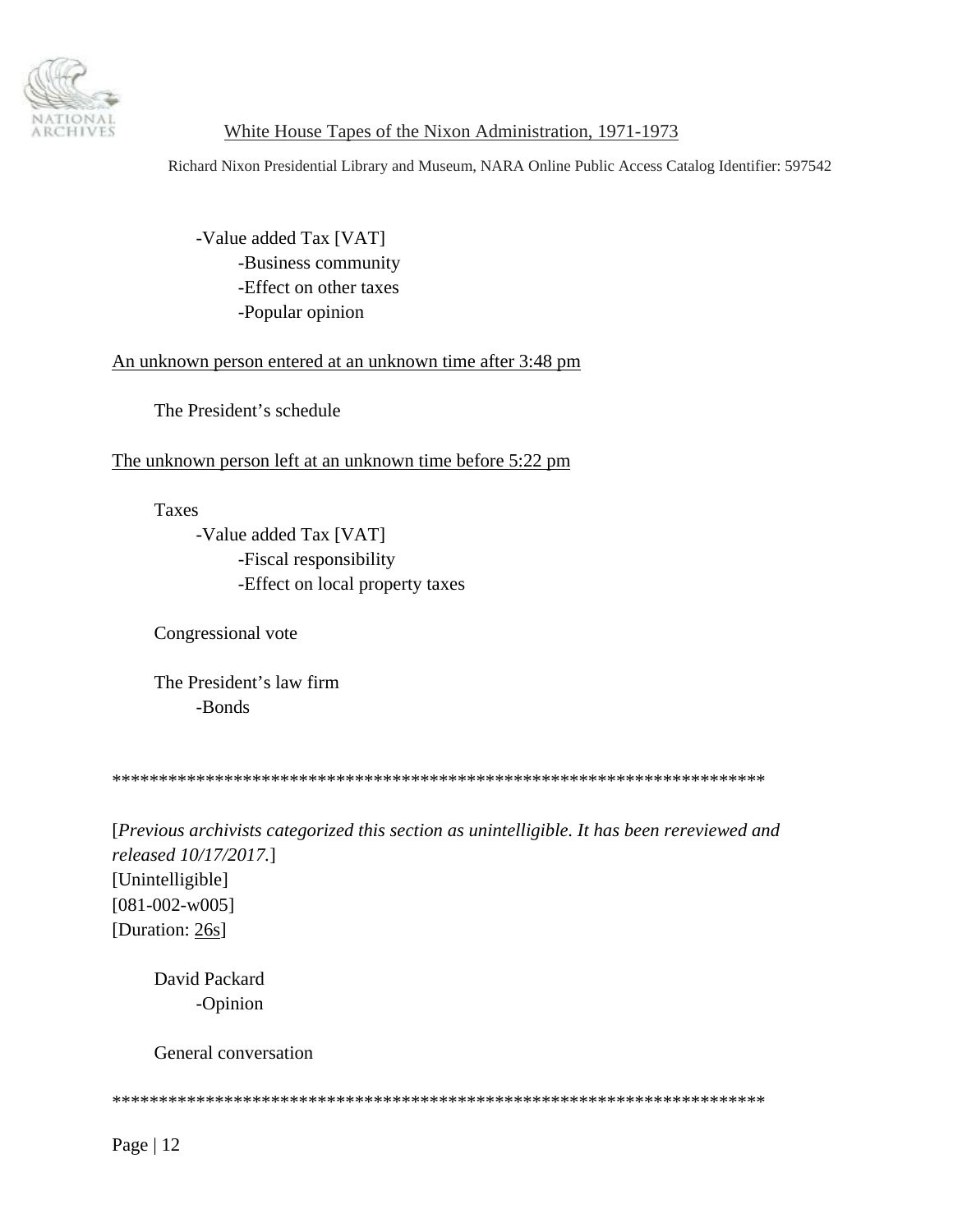

Richard Nixon Presidential Library and Museum, NARA Online Public Access Catalog Identifier: 597542

The President, *et al.* left at 5:22 pm

Conversation No. 081-004

Date: November 2, 1971 Time: 3:37 pm - 4:35 pm Location: Cabinet Room

The President met with Rogers C. B. Morton, Maurice H. Stans, James D. Hodgson, Elliot L. Richardson, George W. Romney, George P. Shultz, J. Philip Campbell, David Maxwell, John D. Ehrlichman, Frank C. Carlucci, Egil G. ("Bud") Krogh, Jr., William L. Gifford, Neal Ball, Geoffrey C. Shepard, and Dwight Ink [Recording begins while the conversation is in progress]

Government reorganization

-Rural Electrification Administration [REA] -Forest Service -Farm Home Administration -Department of Housing and Urban Development [HUD] -Fragmentation of US Department of Agriculture [USDA] -Handling jurisdictional disputes between Congressional committees -William R. Poage -Department of Natural Resources [DNR] -John D. Dingell, Jr. -Department of Health, Education, and Welfare [HEW] as example -Possible Congressional reorganization -US Department of Agriculture [USDA], Department of Labor, Department of Housing and Urban Development [HUD] -Department of Health, Education, and Welfare [HEW] as example -Forthcoming testimony before Holifield Committee -The President's Congressional experience -US Department of Agriculture [USDA] reorganization -Farmers' view -Titles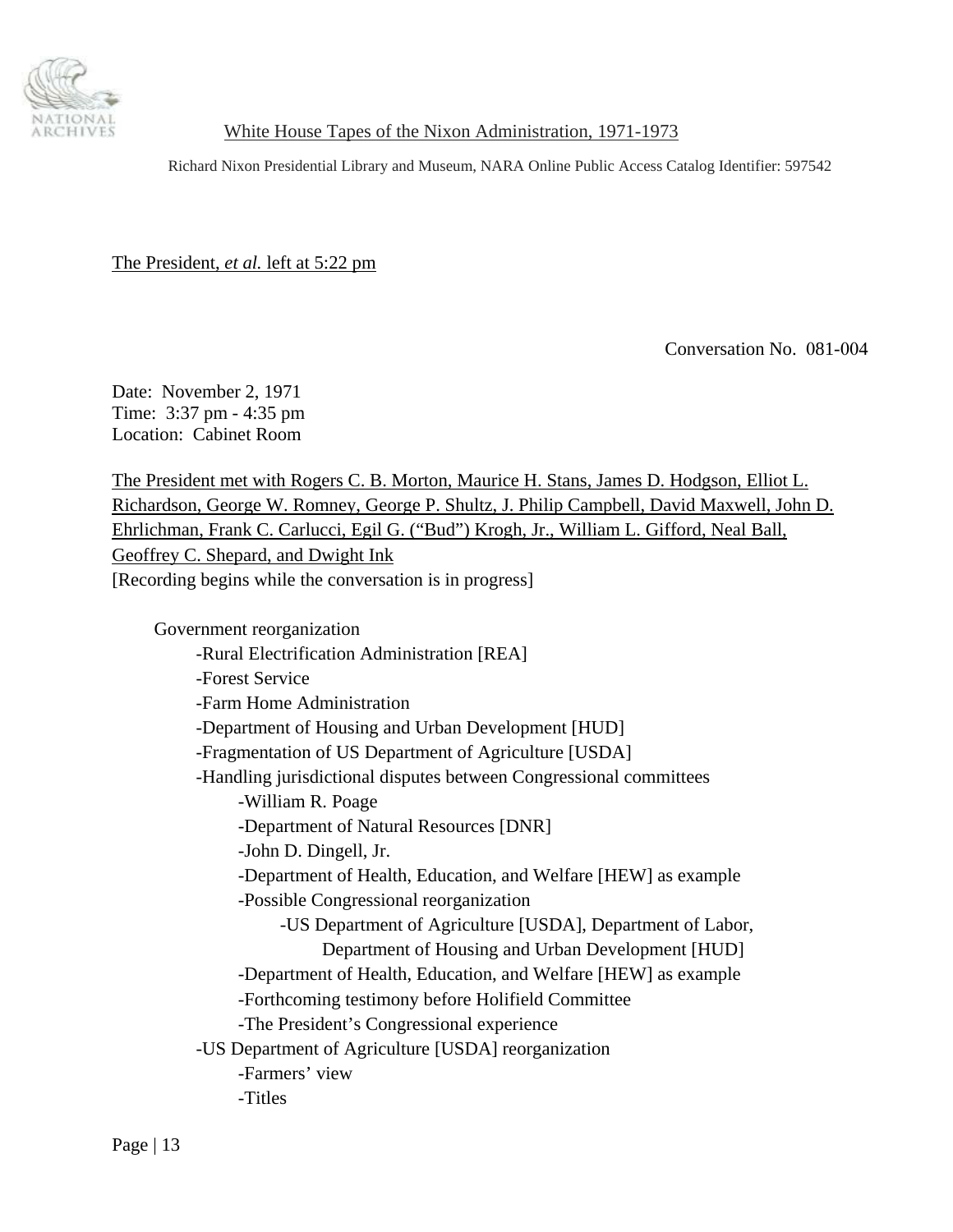

Richard Nixon Presidential Library and Museum, NARA Online Public Access Catalog Identifier: 597542

-Community development -Titles -Executive pay schedules -Ranks and titles -California example -Service department examples -Titles -Congressional Committees' jurisdiction -*National Journal* article -Bureaucrats' interaction with constituencies -Transportation -John A. Volpe -Oil company support -Energy -Department of Natural Resources [DNR] -Senate Public Works Committee -Tennessee Valley Authority [TVA] -Regional commissions -Revenue sharing -Joseph M. Montoya -Community Development -Abraham A. Ribicoff -Chet Holifield -Hearings -Natural resources -Henry M. ("Scoop") Jackson -Hearings -Department of Natural Resources [DNR] -John L. McClellan -William L. Gifford -Holifield -Frank J. Horton -The President's 1955 trip to Latin America -Pan-American highway -Bureau of Public Roads -Bureaucracy